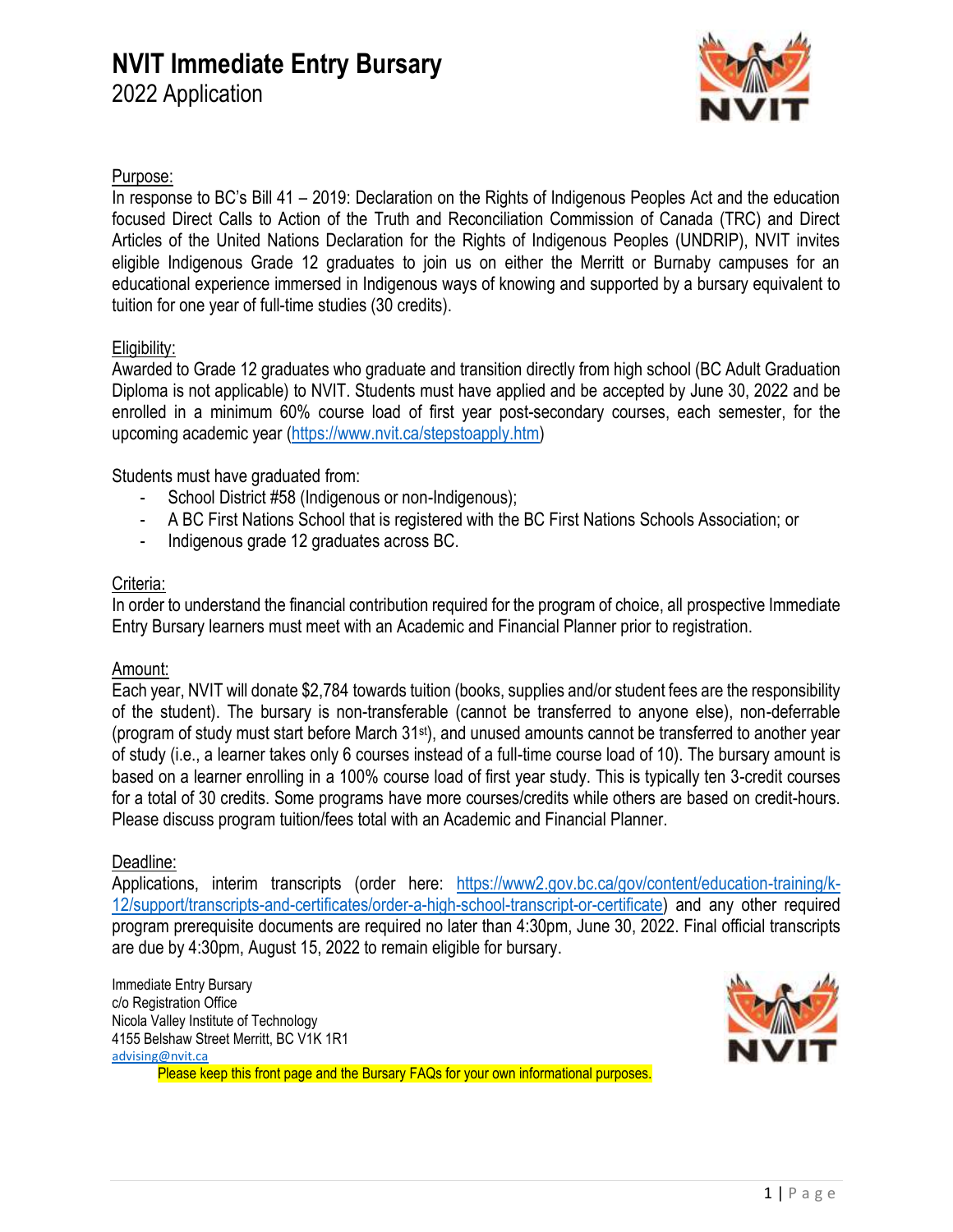

| Name:                                                    |                                                                                                                     |                                                                                                                      |
|----------------------------------------------------------|---------------------------------------------------------------------------------------------------------------------|----------------------------------------------------------------------------------------------------------------------|
| Last                                                     | First                                                                                                               | Middle Initial                                                                                                       |
|                                                          | <b>Permanent Mailing Address</b>                                                                                    |                                                                                                                      |
| Telephone                                                | NVIT Student ID                                                                                                     | Date of Birth (MM/DD/YYYY)                                                                                           |
| S.I.N.                                                   | <u> 1980 - Jan Barbara, manazarta bashkar t</u>                                                                     | <b>Email Address</b>                                                                                                 |
|                                                          | *** S.I.N. numbers are required to issue T4A forms for tax purposes.                                                |                                                                                                                      |
| <b>EDUCATIONAL INFORMATION:</b>                          |                                                                                                                     |                                                                                                                      |
|                                                          |                                                                                                                     |                                                                                                                      |
|                                                          |                                                                                                                     |                                                                                                                      |
|                                                          | What year did you graduate? Did you submit your official secondary school transcripts? $\bigcirc$ Yes $\bigcirc$ No |                                                                                                                      |
|                                                          |                                                                                                                     |                                                                                                                      |
|                                                          | *Please note, official transcripts must be sent to NVIT directly from the school or Ministry of Education website.  |                                                                                                                      |
| What campus or community delivery will you be attending? | $\bigcirc$ Merritt                                                                                                  | $\bigcirc$ Burnaby                                                                                                   |
|                                                          |                                                                                                                     |                                                                                                                      |
|                                                          | *To receive this award, you must register into a minimum 60% course load at NVIT.                                   |                                                                                                                      |
| <b>STUDENT DECLARATION:</b>                              |                                                                                                                     |                                                                                                                      |
| Checklist:<br>All applicants must submit the following:  |                                                                                                                     |                                                                                                                      |
|                                                          |                                                                                                                     |                                                                                                                      |
| A completed online program application;                  | Official secondary school interim transcripts and any other applicable program prerequisites;                       |                                                                                                                      |
| OOOO<br>Meet with an Academic and Financial Planner;     |                                                                                                                     |                                                                                                                      |
| A Release of Information Form (if applicable); and       |                                                                                                                     |                                                                                                                      |
|                                                          | A Sponsor Billing Authorization Form (If sponsored by another agency, band or organization)                         |                                                                                                                      |
| all of the above statements.                             |                                                                                                                     | I hereby declare, all the above information is true and correct. I authorize the Registrar's Office to verify any or |
|                                                          |                                                                                                                     |                                                                                                                      |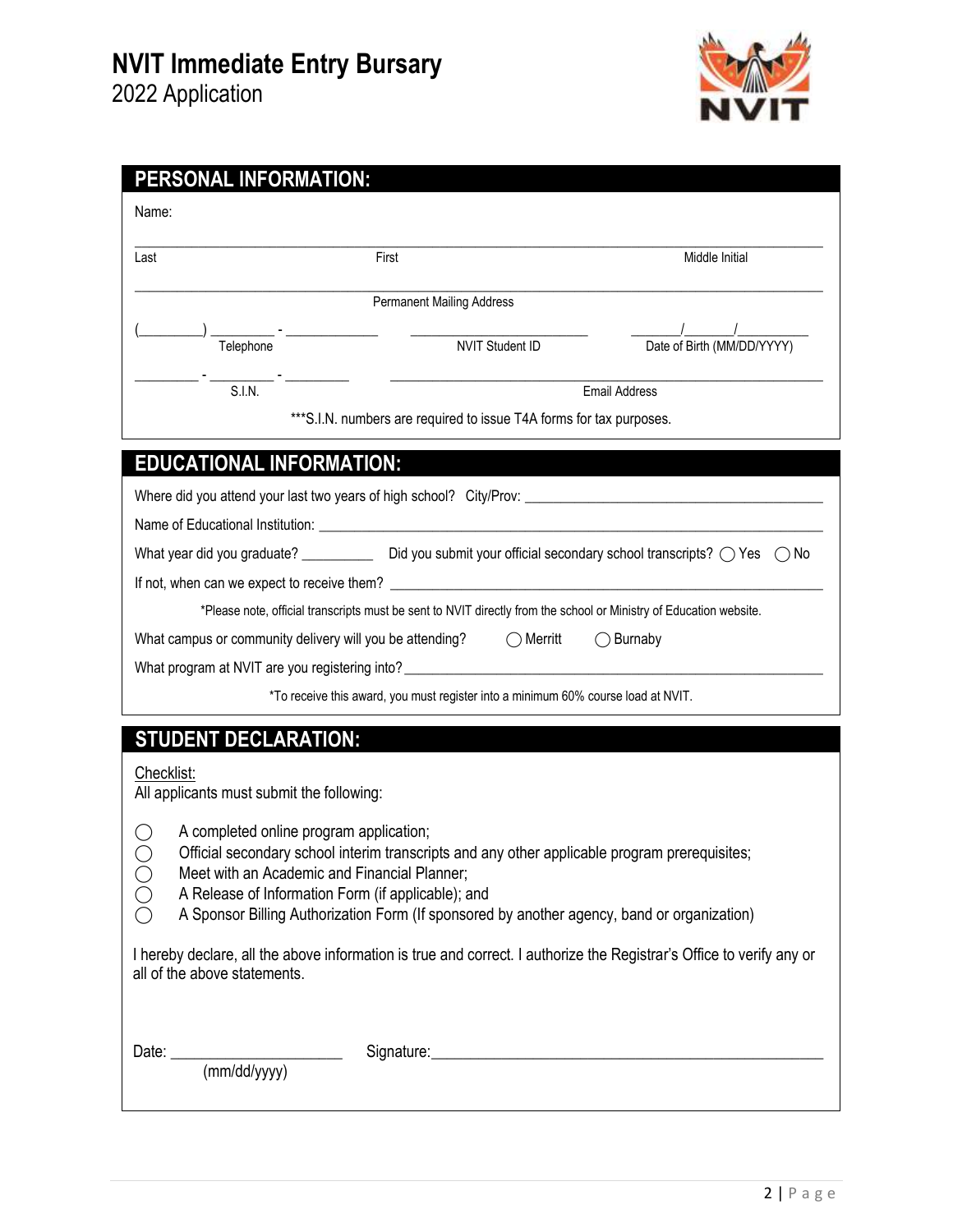

# **FAQ's:**

1. I have taken a trades program at NVIT already as an ACE-IT student, am I still eligible to continue studying at NVIT under the Immediate Entry Bursary?

2. Can I use the bursary for programming at either campus?

*Absolutely! Our Academic and Financial Planning team can help you decide which program and which campus is the best fit for you.*

3. What happens if the program I'm interested in isn't going to be offered in the year after I graduate; can I defer my bursary?

*Unfortunately, the bursary is only eligible for the academic year immediately following your graduation. We encourage you to meet with our team to find a program that fits your career and education goals.*

4. What happens if I start classes, but decide I no longer want to attend?

*NVIT publishes a Schedule of Events which includes add/drop, course withdrawal and program withdrawal deadlines. You should familiarize yourself with these dates before attending. We encourage students to meet with an Academic and Financial Planner before applying to and registering for a program. This is a great opportunity to ask any questions you have and to determine if coming to NVIT makes sense for you. Likewise, if you decide you do not want to continue on with your studies at NVIT, you should meet with an Academic and Financial Planner to discuss your options.*

5. If I decide to withdraw, can I use the bursary next year?

*The bursary can only be accessed in the current academic year immediately following grade 12 graduation.*

### ADMISSIONS & REGISTRATION

1. Do I have to be Indigenous to attend NVIT?

*NVIT is a public post-secondary institution. This means anyone can attend! Please see eligibility for Immediate Entry Bursary on page 1.*

2. Do I have to apply for the bursary?

*YES, in order to ensure you are eligible for the bursary, you must meet with an Academic and Financial Planner as soon as possible.*

*Yes and No: If you still qualify for ACE-IT funding (because you haven't turned 18), you must use this funding first, before accessing the IEB.*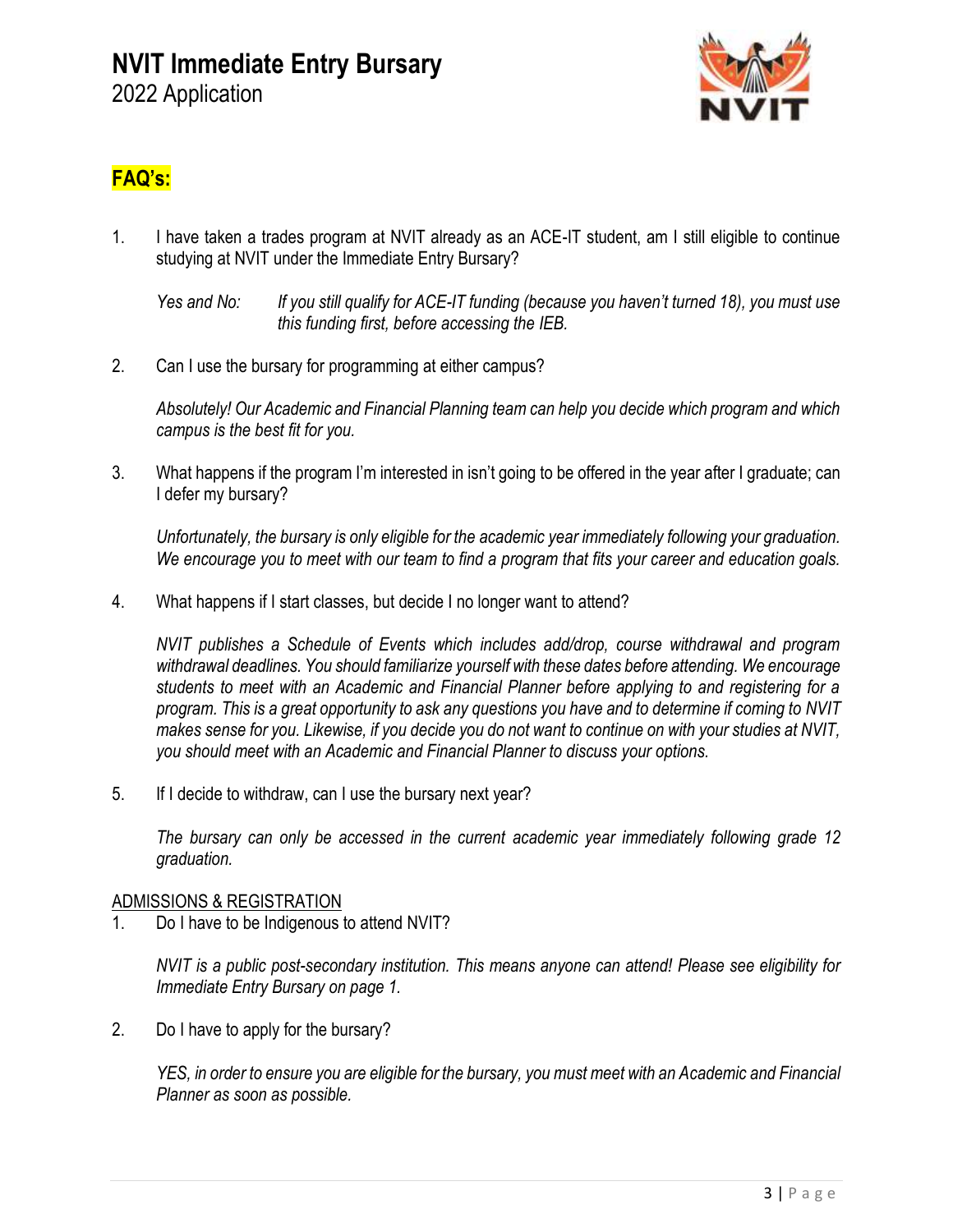# **NVIT Immediate Entry Bursary** 2022 Application



3. When is the deadline to access the bursary?

*The deadline to complete the application, submit requirements and be accepted and register into your program is June 30, 2022.*

4. What steps do I need to take in order to meet the deadline?

*Meet with an Academic and Financial Planner to discuss:*

- *Admissions: Your program fit: which program best suits your education and career goals*
- *Submit Official Interim Transcripts*
- *Registration: Your course plan and educational costs*
- *Other funding and service sources*
- *Disability/Tutoring services and supports if applicable*
- *Submitting Official Final Transcripts*
- *After IEB: what comes next*
- 5. I was sent a Conditional Offer of Admission. Does that mean I have been accepted to NVIT?

*A Conditional Offer is acknowledgement of your application to a specific program and is part of the first step in meeting the eligibility of this bursary. In order to complete your application and fully qualify, you must submit Official Transcripts and any program admission requirements. Once these are submitted, you will receive a Final Offer of Admission Letter confirming your acceptance into the program. This letter will advise you that NVIT will notify you once registration is open.*

6. How do I register?

*You will receive an Eligible to Register Letter and your myNVIT account information once registration is available. You will be able to register yourself online using NVIT's self-service web registration. Our team is happy to walk you through the registration process.*

7. What other costs am I responsible to pay for after the Immediate Entry Bursary is applied to my account?

*Below are fees and costs not covered by the Immediate Entry Bursary:*

- *Any tuition above the IEB bursary of \$2,784*
- *Student Society Fees*
- *Science & Computer Lab Fees*
- *Health Lab Fees*
- *Shop Fees*
- *Experiential Learning Fees*
- *Graduation Fees*
- *Health & Dental Fees (applicable health and dental opt outs are completed by the learner. See the steps here: [https://www.nvit.ca/docs/student\\_health\\_and\\_dental\\_nvit.pdf\)](https://www.nvit.ca/docs/student_health_and_dental_nvit.pdf)*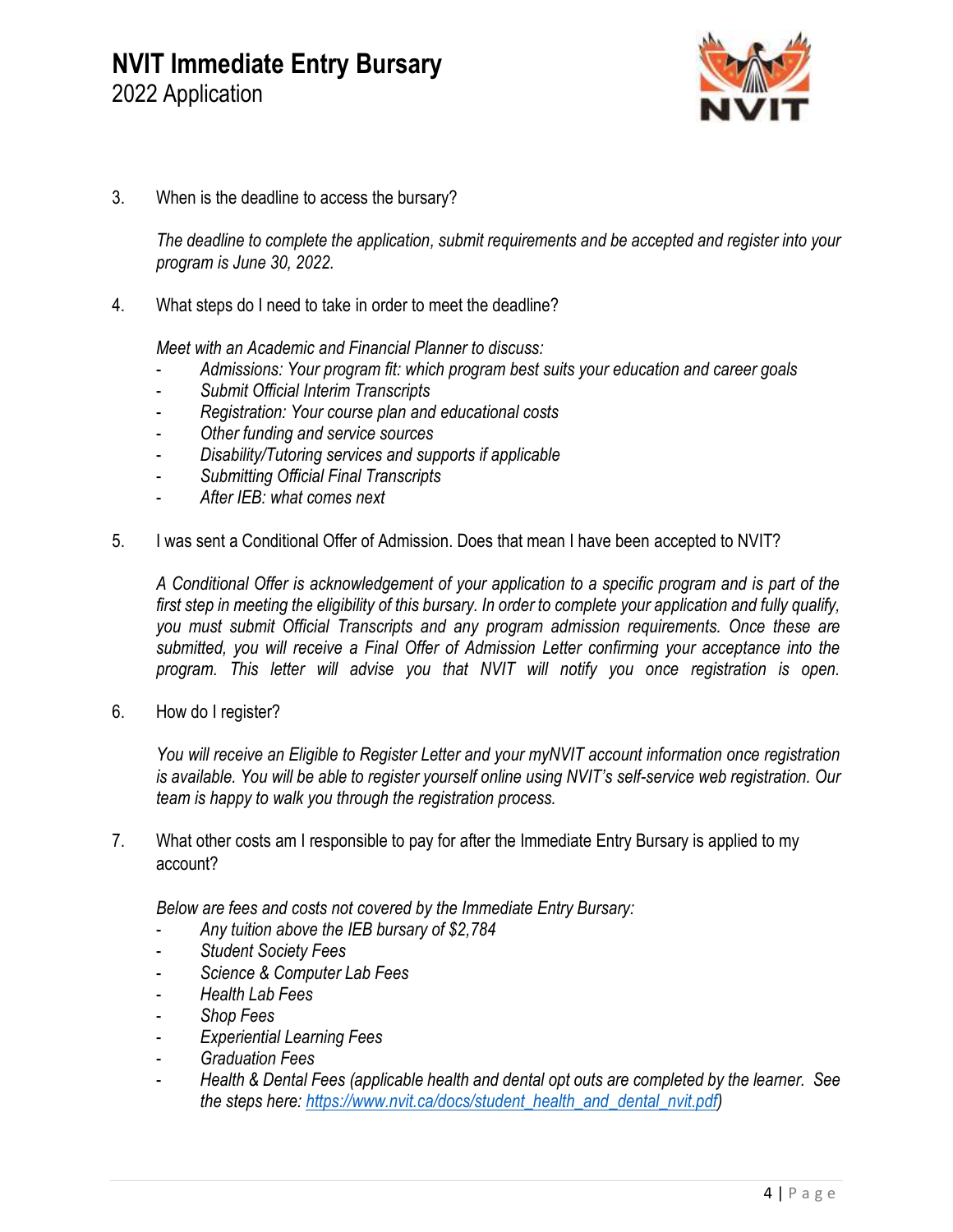# **NVIT Immediate Entry Bursary** 2022 Application



- *Fitness Fees*
- *Textbooks*
- *Supplies*
- *Practicum Travel*
- *UPASS Fees*

#### ENTRANCE AWARDS

1. How do I find out if I am eligible for an Entrance Award?

*NVIT offers several Entrance Awards in varying amounts and applicable depending on your program of study. Some Entrance Awards require an application. After registration, you may be notified, you qualify for, and are invited to apply for an Entrance Award.*

*NVIT's Academic and Financial Planners can advise you of Entrance Awards you may qualify for, as well as other bursary and scholarship options that are available. They are also listed on NVIT's website.*

FEES & PAYMENT (NVIT's Refund of Fees Policy – C.312) *[https://www.nvit.ca/about/policies/secivadmissionfees/c312refundoffees.htm\)](https://www.nvit.ca/about/policies/secivadmissionfees/c312refundoffees.htm)*

1. When are fees due?

*All fees and any remaining tuition are due before classes start each semester, or at the beginning of any trades program. For example, if you are registered in a full-time course load for Associate of Arts, you will pay fees for the fall semester by the start of classes in September and fees for the spring semester by the start of classes in January. If you are registered in a trades program, all fees and outstanding tuition are due by the first day of class.*

2. What happens if I can't pay my fees before classes start?

*In this case, you will need to submit a fee deferral request. This is essentially a contract between you and NVIT based on an agreeable payment schedule or payment deadline. Fee Deferral Requests must be in place before the fee deadline and can be arranged through an Academic and Financial Planner. Be prepared to complete a budget to support your request.*

*3.* I am covered under my parents' Extended Health Plan, do I still have to pay the Health & Dental Fee?

*The Health and Dental fee (\$275) is billed automatically at the start of your courses. If you have existing coverage, you must opt-out immediately after registration in order to avoid paying the Health and Dental Fee. Although you have 30 days after classes begin to opt-out, payment of the fee is due on the first day of class. If you have paid the fee, but opt-out before the 30-day deadline, your fee will be returned to you. Once the 30 days have passed, you are no longer eligible to opt-out. To opt-out or to find out about coverage, visit [https://www.nvit.ca/docs/student\\_health\\_and\\_dental\\_nvit.pdf](https://www.nvit.ca/docs/student_health_and_dental_nvit.pdf) NVIT cannot opt-out of health and dental on a student's behalf.*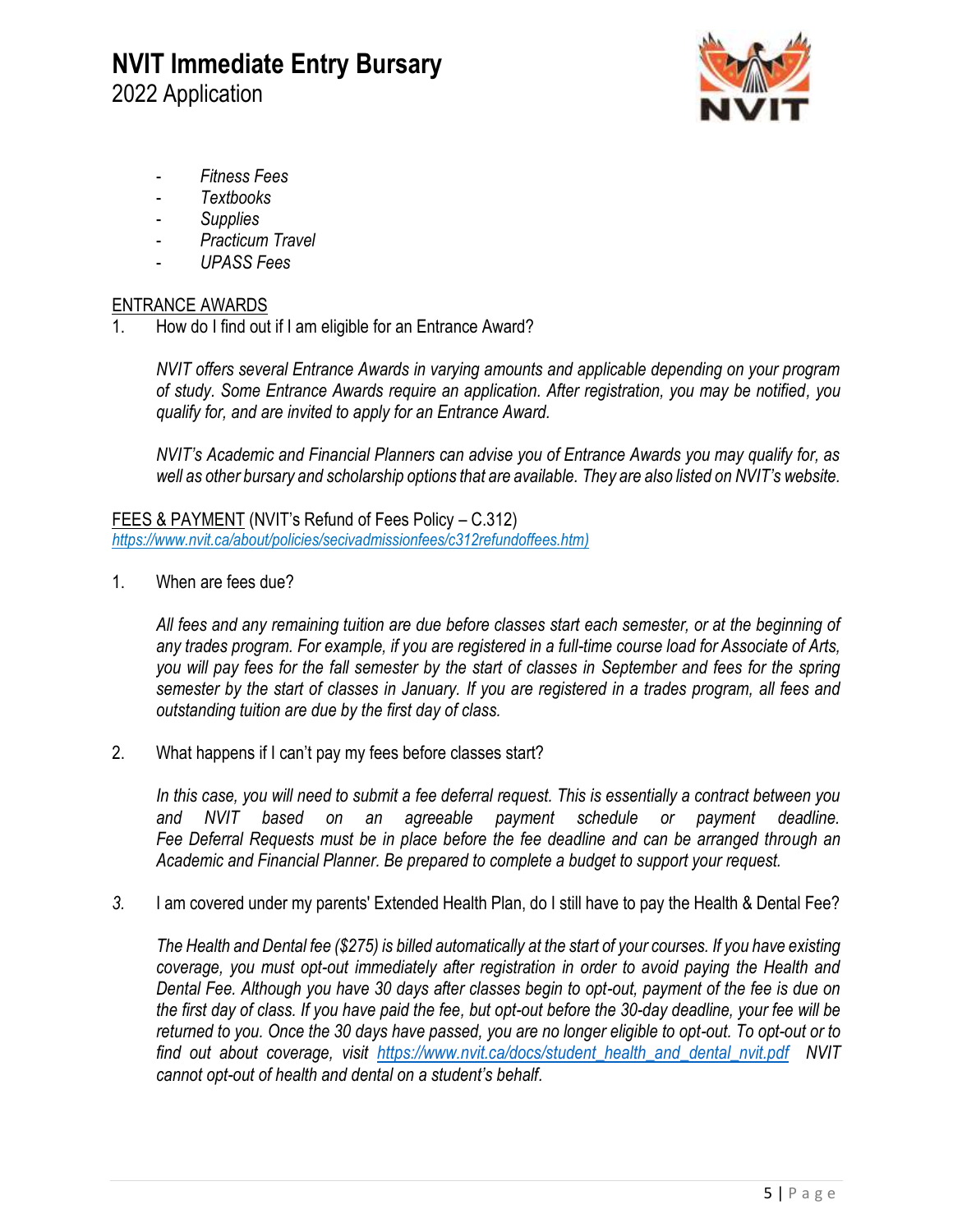

4. Can I apply for Band funding even though my tuition is completely or partially covered?

*In order to qualify for Band sponsorship, you will need to submit your application according to your Education Department's funding deadlines. Apart from additional tuition costs, fees, books and supplies, you may also qualify for living allowance funding.*

5. Can I apply for a student loan even though my tuition is completely or partially covered?

*Yes! Student Aid BC may assist with the costs of post-secondary education through loans, grants and scholarships for qualified students. New student loan applications open in June of every year and you are encouraged to apply well before your September start date as it may be a lengthy process. Please visit the Student Aid BC Website to determine your eligibility and review the important steps to register on the Dashboard and verify your identification: [https://studentaidbc.ca/apply/how-to-apply.](https://studentaidbc.ca/apply/how-to-apply) You are encouraged to discuss this process with an Academic and Financial Planner during the initial Admission and Registration stages.*

#### **STUDENT EXPERIENCE**

1. Is college the same as high school? What should I expect when I start classes?

*NVIT is a learner-centred institution that provides an array of student support services throughout the year. However, these services may differ from the ones you received in high school. The main difference is a sense of responsibility and self-direction; it is your choice to attend post-secondary and find a balance between academic and personal commitments. There is new terminology presented in college, along with important dates and deadlines to note. Student support services can walk you through these terms and dates, but it is your responsibility to be mindful of your schedule.*

*Another difference is the cost of attending post-secondary. As outlined above, there are additional costs involved. Creating a budget can help you manage these costs and determine where money can be saved.*

*When you begin classes, you will be provided with a 'syllabus', essentially a guideline and contract between the student and instructor outlining all expectations and deadlines. This syllabus will also provide you with a textbook list as these are often not provided to you, but need to be purchased at your own cost through the campus Bookstore.*

2. What services are available to support my success?

*NVIT offers a holistic approach to supporting learners! Below are services available to you:*

- *Elders' Council: Sweats, Smudges, Food/Clothing Bank, Personal Counselling*
- *Tuesday Bread/Pastry Day*
- *Counselling Referrals*
- *Various Campus Events*
- *Access to NVIT's Fitness Facility (key fobs purchased through the Bookstore)*
- *Student Success Centre*